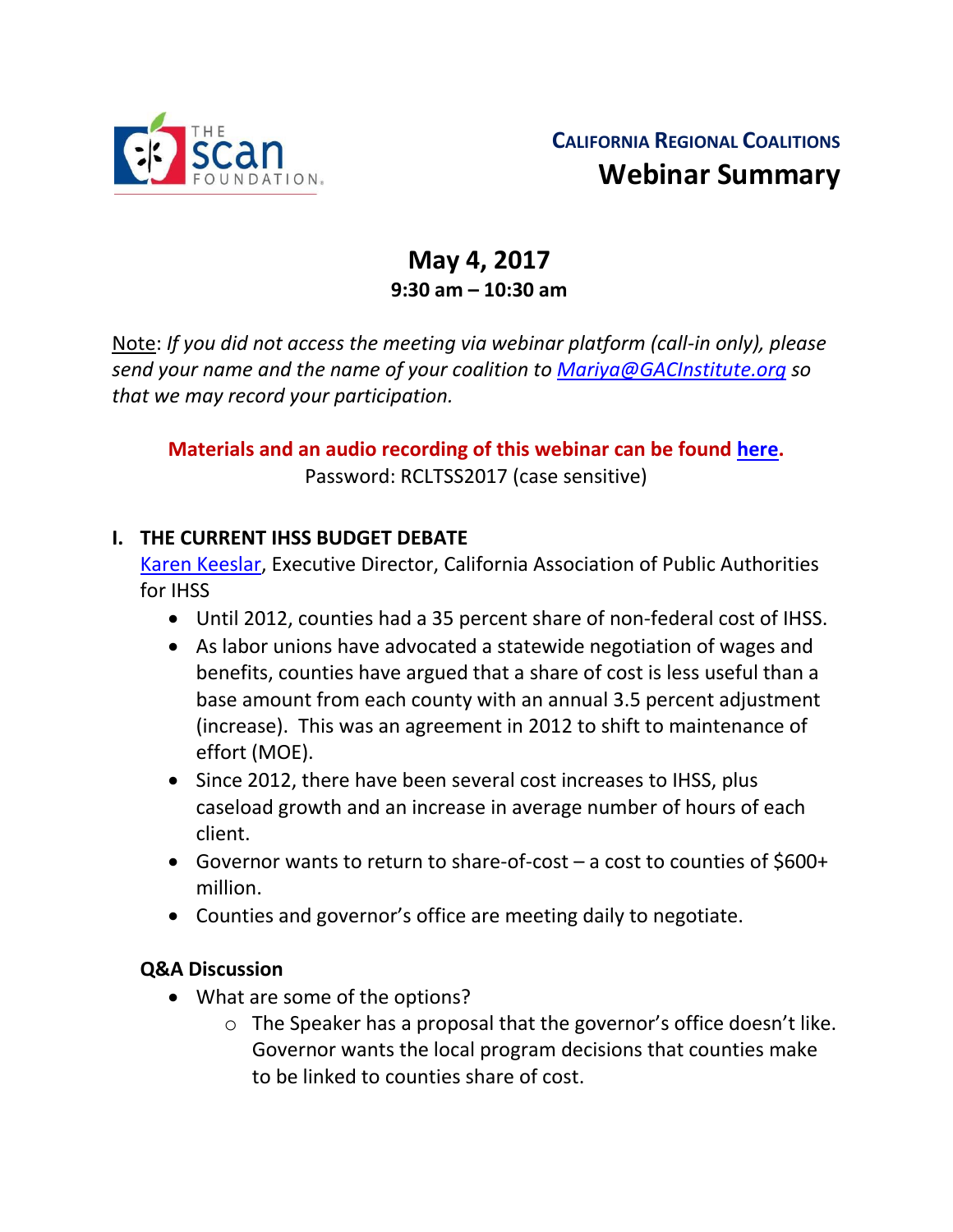- o During Governor Schwarzenegger's administration, "hourly task guidelines" were instituted; Karen believes these guidelines have led to more hours for clients.
- o Local ordinances have also changed the programs: increases in the minimum wage, for example.
- o Within the CCI, the new partnerships that emerged did achieve good things. Plans, nursing facilities, and other partners are working together thanks to the CCI.

## **II. REPORTS/ UPDATES FROM REGIONAL COALITIONS**

#### **San Francisco Long Term Care Coordinating Council**

[Valerie Coleman](mailto:valerie.j.coleman@sfgov.org)

- Coalition launched website
- Go to [www.ltcsf.gov](http://www.ltcsf.gov/) for information about the council
- Home page has a link to the Community of Constituents

#### **Senior Coalition of Stanislaus County**

[Erlinda Bourcier](mailto:ebourcier.healthyaging@gmail.com) 

- Working on advocacy
- Presented to California Commission on Aging
- Plan to attend May 11 Senior Rally
- Doing a survey of facilities for the elderly in conjunction with DHCS (assessing interest in assisted living waiver on the part of residents of licensed facilities)

#### **Aging Services Collaborative of Santa Clara County**

[Marilou Cristina](mailto:marilou.cristina@sbcglobal.net)

- Seventh annual caregiver conference is this weekend
- Their June meeting will include a roundtable with local member of the Assembly
- Santa Clara has a low-income housing bond the coalition has advocated on senior housing (including "universal design" for aging in place)
- Also have a big public transit bond (so the collaborative is working on that)
- Plus, looking at a supplemental proposal on Whole Person Pilot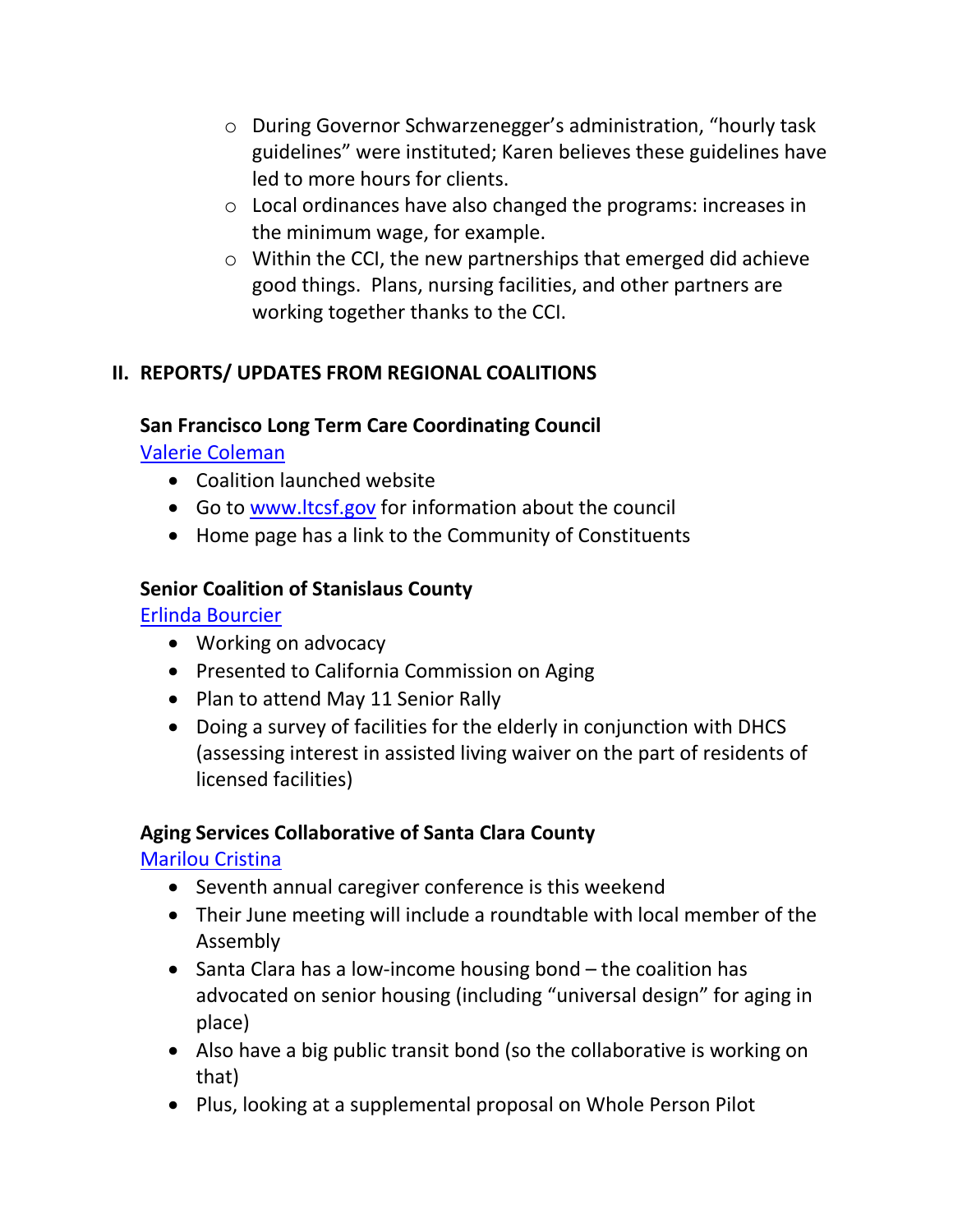## **Senior Services Coalition of Alameda County**

### [Wendy Peterson](mailto:wendy@seniorservicescoalition.org)

- Our coalition has two personalities: advocacy and new territory in health care
- Tracking federal budget as advocates
- Worked on a press briefing with a local member of Congress (a message about federal programs' importance)
- Gathering stories of real people
- Working with homeless advocates and anti-displacement advocates the focus of that work is the county; working on helping those on the verge of homelessness to avoid it
- Working with the health system
	- o e.g. Whole Person Care pilot in Alameda County now includes a representative of the Coalition

## **Q&A Discussion**

- The Transit Justice Alliance (TJA) was convened by Working Partnerships USA [\(wpusa.org\)](http://wpusa.org/) when the Santa Clara Valley Transportation Authority (VTA) decided to put a bond measure on the November 2016 ballot to raise potentially billions for transportation.
- The TJA is a coalition dedicated to ensuring that VTA's funding measure promotes health, environmental sustainability, and social justice in the region.
- To that end they developed a survey to identify community priorities for how this money would be spent.
- The Aging Services Collaborative (ASC) helped distribute the survey to older adult and disability service providers.
- Since the passage of the measure (Measure B), the ASC participates in TJA coalition meetings and advocates for the transportation needs of low-income older adults and persons with disabilities in the County.
- The TJA contact person (who is apparently new on the job) at Working Partnerships:

Aboubacar "Asn" Ndiaye Research & Policy Associate Working Partnerships USA Phone: [408-809-2133](tel:%28408%29%20809-2133) [asn@wpusa.org](mailto:asn@wpusa.org)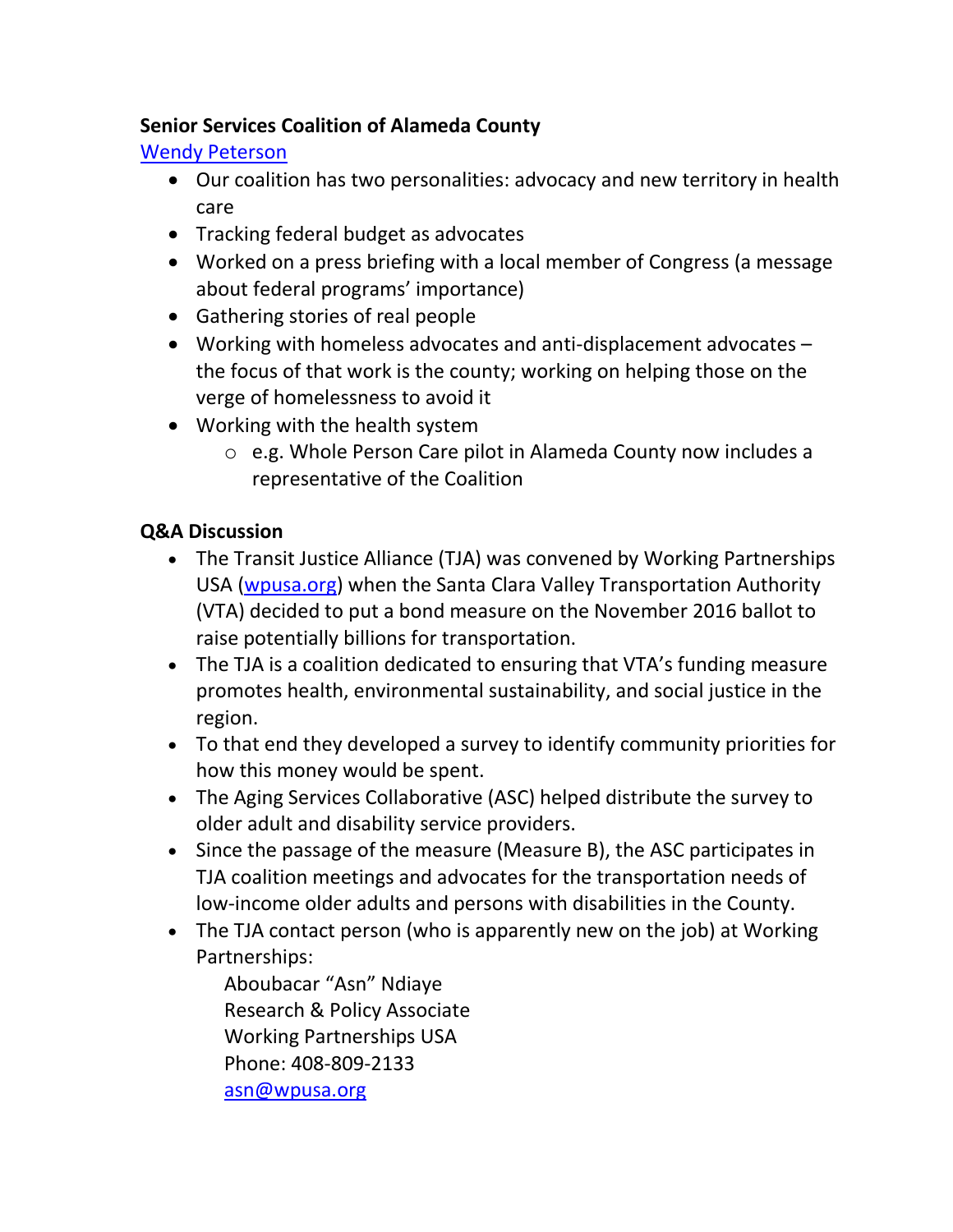- What is DHCS doing to assist with Assisted Living Waiver?
	- o DHCS asked them to survey residents of SNFs and RCFEs would they like to participate.
	- o After the survey (20 residents asked to participate), they are sort of on hold because the program is full.
	- o Time to support expansion.
	- o Contact Erlinda (Stanislaus) for more information.

#### **III. ANNOUNCEMENTS**

- Call tomorrow to discuss state DSS's stakeholder process on IHSS. If interested, let Laurel [Mildred](mailto:laurel.mildred@mildredconsulting.com) know. It's from 9 am to 10 am, May 4. o CALL-IN NUMBER: 866-215-3402 PIN: 896-217-9013
- Contact [Debbie Toth](mailto:dtoth@choiceinaging.org) if you would like more information about the Senior Rally Day.

#### **IV.UPCOMMING MEETING DATES**

- Thursday, June 1 Regional Coalitions Webinar
- Monday, July 10 Northern California Regional Meeting
- Thursday, July 13 Southern California Regional Meeting
- Thursday, August 3 Regional Coalitions Webinar
- Thursday, September 7 Regional Coalitions Webinar

#### **Participants (49)**

| <b>Coalition</b>                                     | Representative(s)       |
|------------------------------------------------------|-------------------------|
| Aging and Disability Coalition of Lake and Mendocino | Corrina Avila           |
| Counties                                             | Tanner Silva-Parker     |
| Aging Services Collaborative of Santa Clara County   | <b>Marilou Cristina</b> |
|                                                      | Wendy Ho                |
|                                                      | Steven Schmoll          |
|                                                      | Sonali Parnami          |
| Bay Area Senior Health Policy Coalition              | Vic Gellon              |
|                                                      | Katherine Kelly         |
| Santa Barbara County Aging & Adult Network           | <b>Barbara Finch</b>    |
|                                                      | <b>Eduardo Medel</b>    |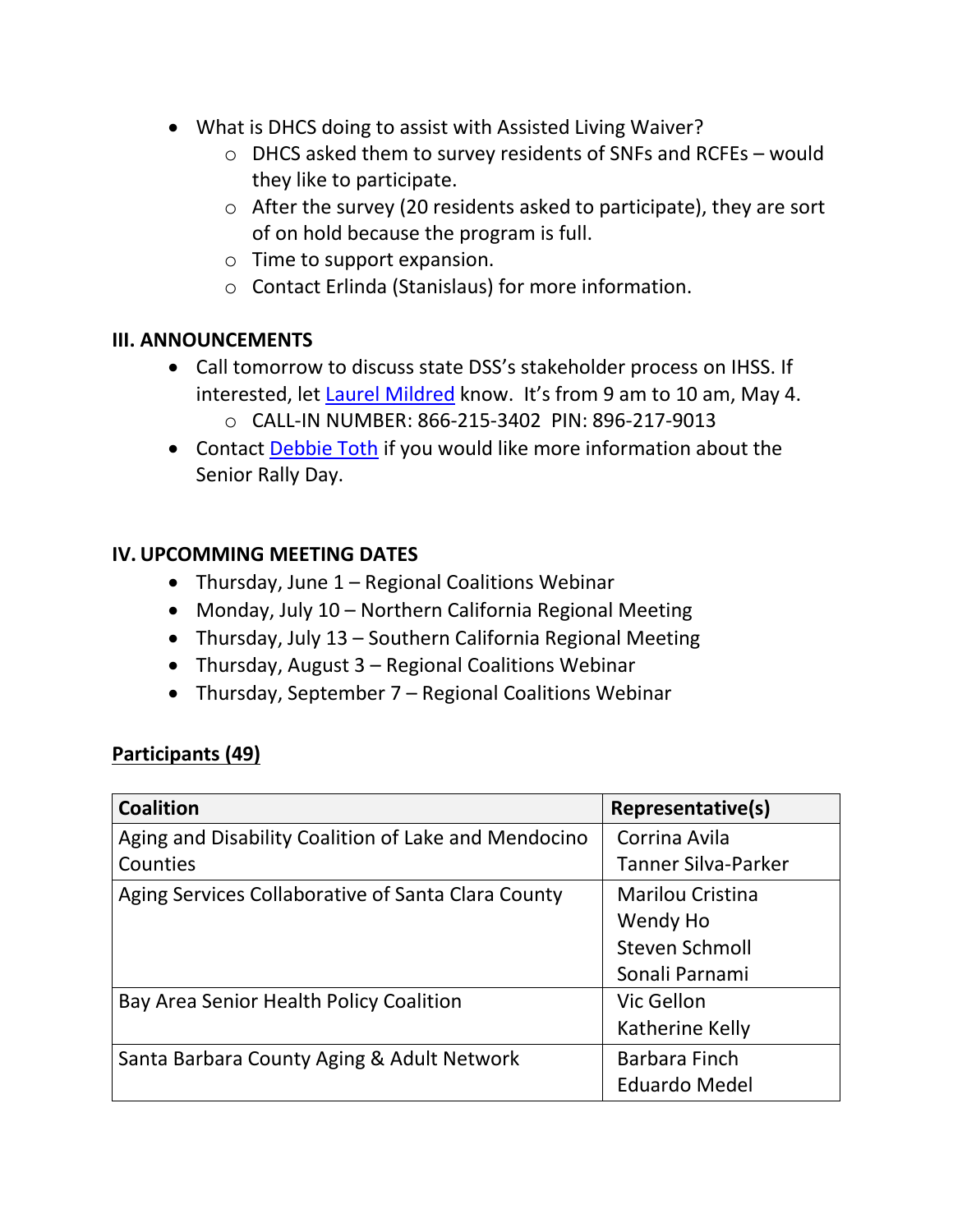| <b>Central Valley LTSS Coalition</b>                         |                                                                        |
|--------------------------------------------------------------|------------------------------------------------------------------------|
| Community Living Implementation Council of Nevada<br>County  |                                                                        |
| Contra Costa Advisory Council on Aging                       | Ella C. Jones<br>Debbie Toth<br>Shirley Krohn                          |
| Diversability Action Network (Chico)                         |                                                                        |
| Independent Living Workgroup of Kern County                  | <b>Harvey Clowers</b><br>Jan Lemucchi<br>Lito Morillo                  |
| <b>Inland Empire LTSS Coalition</b>                          | Renee Dar-Kahn<br>Michael Knight<br><b>Terry Lee</b><br>Paul Van Doren |
| Los Angeles Aging Advocacy Coalition                         | Kelly Honda<br>Ben Jauregui<br><b>Sherry Revord</b>                    |
| Monterey Bay Aging and Disability Resource Coalition         | <b>Patty Talbott</b><br>Elsa Quezada                                   |
| San Mateo County New Beginning Coalition                     | Michelle Makino<br>Deborah Owdom<br>Cristina Ugaitafa                  |
| Orange County Aging Services Collaborative                   | <b>Christine Chow</b><br>Cynthia Okialda                               |
| <b>Placer County Aging and Disability Resource Coalition</b> | <b>Eldon Luce</b>                                                      |
| San Diego Long Term Care Integration Project                 | Amy Kalivas<br>Jenel Lim<br>Kristen Smith                              |
| San Francisco Long Term Care Coordinating Council            | <b>Andrew Adams</b><br>Valerie Coleman                                 |
| The Senior Coalition of Stanislaus County                    | Erlinda Bourcier<br>Maria Profeta                                      |